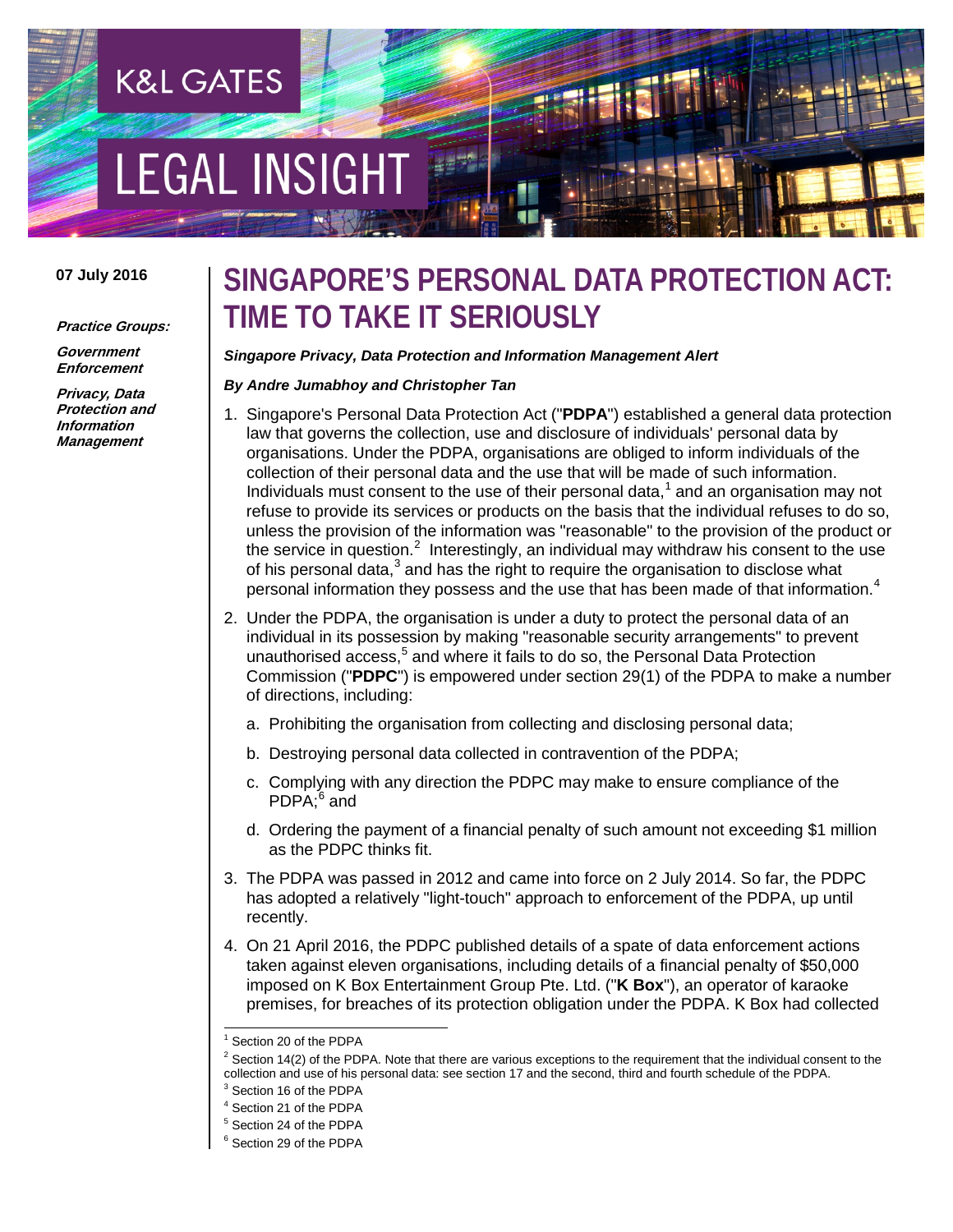# **SINGAPORE'S PERSONAL DATA PROTECTION ACT: TIME TO TAKE IT SERIOUSLY**

large amounts of personal data from its customers including their full names, residential addresses and date of birth. They had engaged another company, Finantech Holdings Pte. Ltd. ("**Finantech**"), to collect and store the information on their behalf. However, when K Box required the information from Finantech for marketing or promotional information, Finantech would export the information from their server into an excel document and email that document, unencrypted, to K Box. This vulnerable means of data transmission led to the unauthorised disclosure of some 317,000 customer details.

- 5. On the same day that details of the enforcement actions were published, the PDPC also issued the Advisory Guidelines on Enforcement of the Data Protection Provisions ("the **Guidelines**"). Organisations would do well to have regard to the Guidelines, which are intended to provide guidance on the manner in which the PDPC will interpret the PDPA's provisions relating to the enforcement of the "**Data Protection Provisions**" (namely the provisions in the PDPA setting out the obligations of organisations in relation to data protection as set out in Parts III to VI of the PDPA).
- 6. The Guidelines make clear that when deciding whether to exercise its powers to enforce the Data Protection Provisions, the PDPC takes into account two main objectives: (1) the resolution of an individual's complaint; and (2) ensuring that organisations comply with the Data Protection Provisions. The factors that would prompt the PDPC to conduct an investigation into an organisation's failure to comply with its data protection obligations include, amongst others, the following: $<sup>7</sup>$  $<sup>7</sup>$  $<sup>7</sup>$ </sup>
	- a. whether the organisation's conduct indicates a systemic failure to comply with the PDPA or establish and maintain the necessary policies and procedures to ensure compliance;
	- b. the number of individuals who are, or may be, affected by the organisation's conduct;
	- c. the impact of the organisation's conduct on the individual who may be affected, for example, whether the individual may have suffered loss, injury or other damage as a result of the organisation's contravention of the PDPA or whether they have been exposed to a significant risk of the same;
	- d. whether the organisation has been approached by the individual to seek a resolution; and
	- e. the public interest in the PDPC conducting an investigation.
- 7. What is clear from the Guidelines and the recent spate of enforcement actions is that organisations need to take seriously the need to protect an individual's personal data and, where there have been lapses, take immediate and corrective steps to remedy the breach, which will include cooperating with any investigation.
- 8. As the Guidelines make clear, the decision whether to impose a financial penalty on a defaulting organisation will depend on a number of factors, in particular "the seriousness and impact of the organisation's breach and the immediacy and effectiveness of corrective actions" to address the breach.<sup>[8](#page-1-1)</sup>
- 9. It is important that organisations constantly review their data protection measures to ensure compliance as the PDPC will have regard to whether the organisation "had known

Section 15.3 of the Guidelines

<span id="page-1-1"></span><span id="page-1-0"></span><sup>&</sup>lt;sup>8</sup> Section 24.1 of the Guidelines